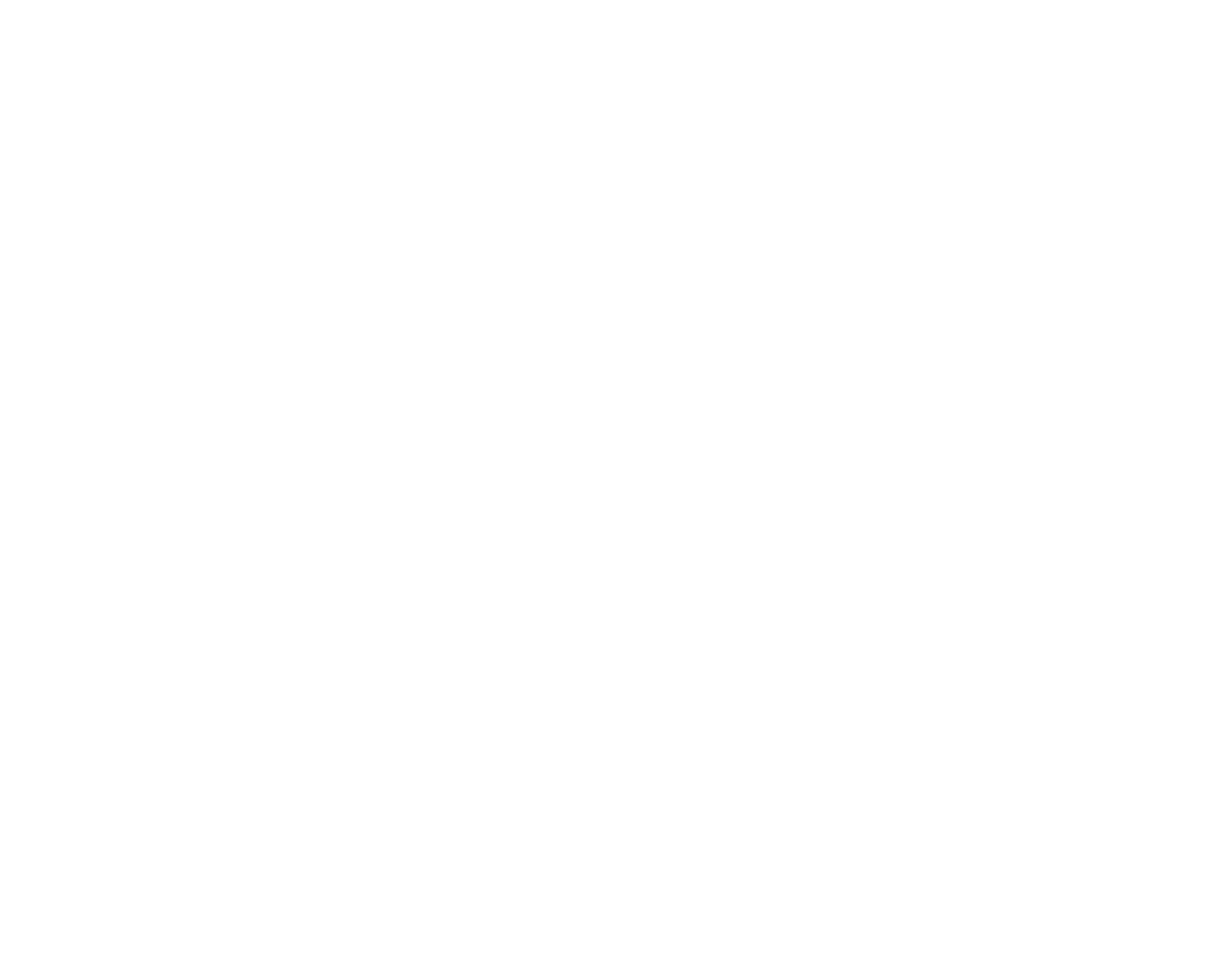It is hard to believe that the centennial of the *Manifesto of the Communist Party* is only ten years away! This pamphlet, displaying greater genius than any other in world literature, astounds us even today by its freshness. Its most important sections appear to have been written yesterday. Assuredly, the young authors (Marx was twenty-nine, Engels twenty-seven) were able to look further into the future than anyone before them, and perhaps than anyone since them.

As early as their joint preface to the edition of 1872, Marx and Engels declared that despite the fact that certain secondary passages in the *Manifesto* were antiquated, they felt that they no longer had any right to alter the original text inasmuch as the *Manifesto* had already become a historical document, during the intervening period of twenty-five years. Sixtyfive additional years have elapsed since that time. Isolated passages in the *Manifesto* have receded still further into the past. We shall try to establish succinctly in this preface both those ideas in the *Manifesto* which retain their full force today and those which require important alteration or amplification.

#### **I**

*The materialist conception of history*, discovered by Marx only a short while before and applied with consummate skill in the *Manifesto*, has completely withstood the test of events and the blows of hostile criticism. It constitutes today one of the most precious instruments of human thought. All other interpretations of the historical process have lost all scientific meaning. We can state with certainty that it is impossible in our time to be not only a revolutionary militant but even a literate observer in politics without assimilating the materialist interpretation of history.

#### **II**

*"The history of all hitherto existing society is the history of class struggles."* The first chapter of the *Manifesto* begins with these words. This postulate, the most important conclusion drawn from the materialist interpretation of history, immediately became an issue in the class struggle. Especially venomous attacks were directed by reactionary hypocrites, liberal doctrinaires, and idealistic democrats against the theory which substituted the struggle of material interests for "common welfare", "national unity", and "eternal moral truths" as the driving force of history. They were later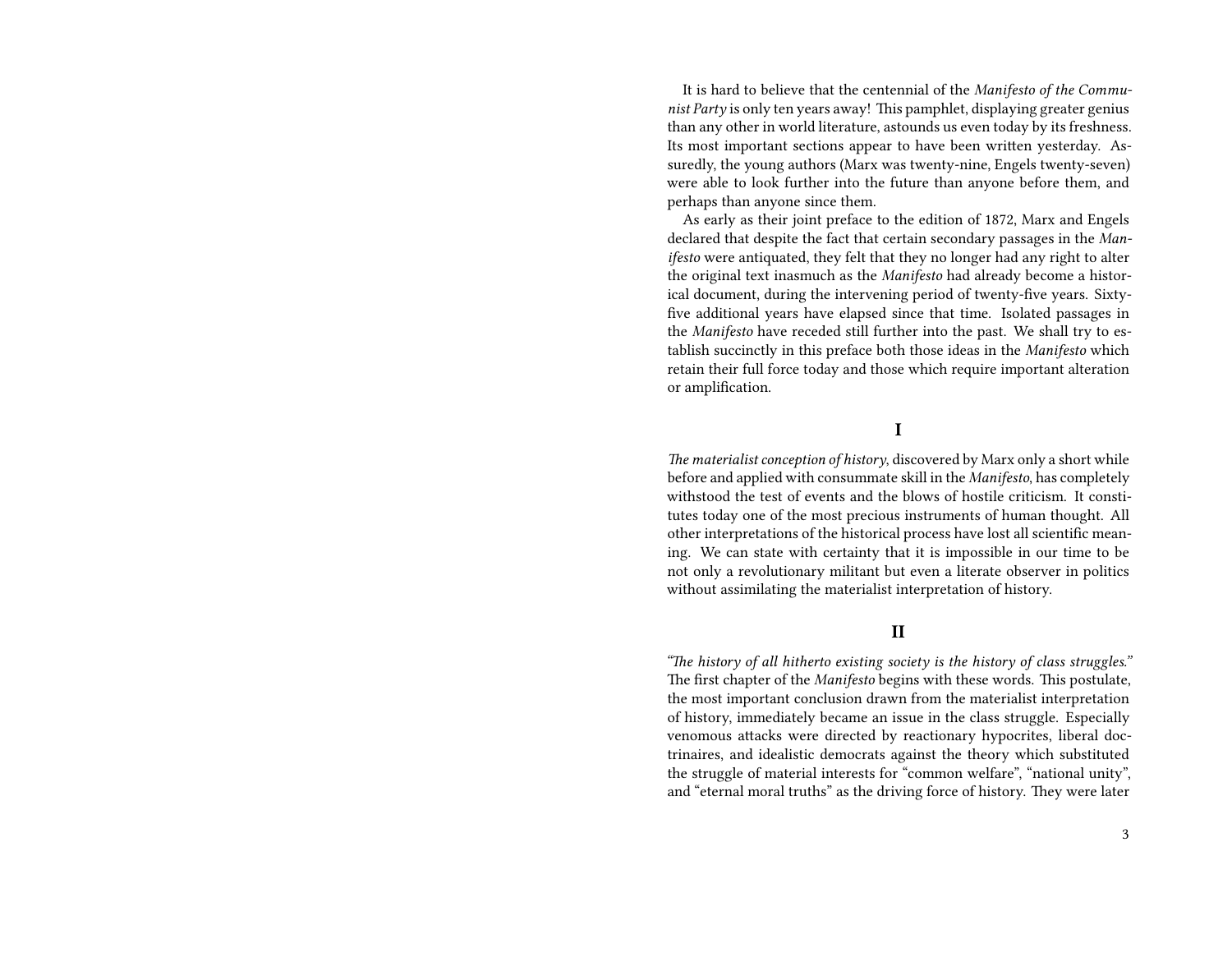joined by recruits from the ranks of the labor movement itself, by the socalled revisionists, i.e., the proponents of reviewing ("revising") Marxism in the spirit of class collaboration and class conciliation. Finally, in our own time, the same path has been followed in practice by the contemptible epigones of the Communist International (the "Stalinists"): the policy of the so-called People's Front flows wholly from the denial of the laws of the class struggle. Meanwhile, it is precisely the epoch of imperialism, bringing all social contradictions to the point of highest tension, which gives to the *Communist Manifesto* its supreme theoretical triumph.

## **III**

*The anatomy of capitalism*, as a specific stage in the economic development of society, was given by Marx in its finished form in *Capital* (1867). But even in the *Communist Manifesto* the main lines of the future analysis are firmly sketched: a) the payment for labor power as equivalent to the cost of its reproduction; b) the appropriation of surplus value by the capitalists; c) competition as the basic law of social relations; d) the ruination of intermediate classes, i.e., the urban petty bourgeoisie and the peasantry; e) the concentration of wealth in the hands of an ever-diminishing number of property owners, at the one pole, and the numerical growth of the proletariat, at the other; f) the preparation of the material and political preconditions for the socialist regime.

# **IV**

*The tendency of capitalism to lower the living standards of the workers, and even to transform them into paupers*, a theory which had been subjected to a heavy barrage. Parsons, professors, ministers, journalists, Social Democratic theoreticians, and trade union leaders came to the front against the so-called "theory of impoverishment." They invariably discovered signs of growing prosperity among the toilers, palming off the labor aristocracy as the proletariat, or taking a fleeting tendency as permanent. Meanwhile, even the development of the mightiest capitalism in the world, namely, US capitalism, has transformed millions of workers into paupers who are maintained at the expense of federal, municipal, or private charity.

As the heir to the great tradition, of which the *Manifesto of the Communist Party* forms the most precious link, the Fourth International is educating new cadres for the solution of old tasks. Theory is generalized reality. In an honest attitude to revolutionary theory is expressed the impassioned urge to reconstruct the social reality. That in the southern part of the Dark Continent our cothinkers were the first to translate the *Manifesto* into the Afrikaans language is another graphic illustration of the fact that Marxist thought lives today only under the banner of the Fourth International. To it belongs the future. When the centennial of the *Communist Manifesto* is celebrated, the Fourth International will have become the decisive revolutionary force on our planet.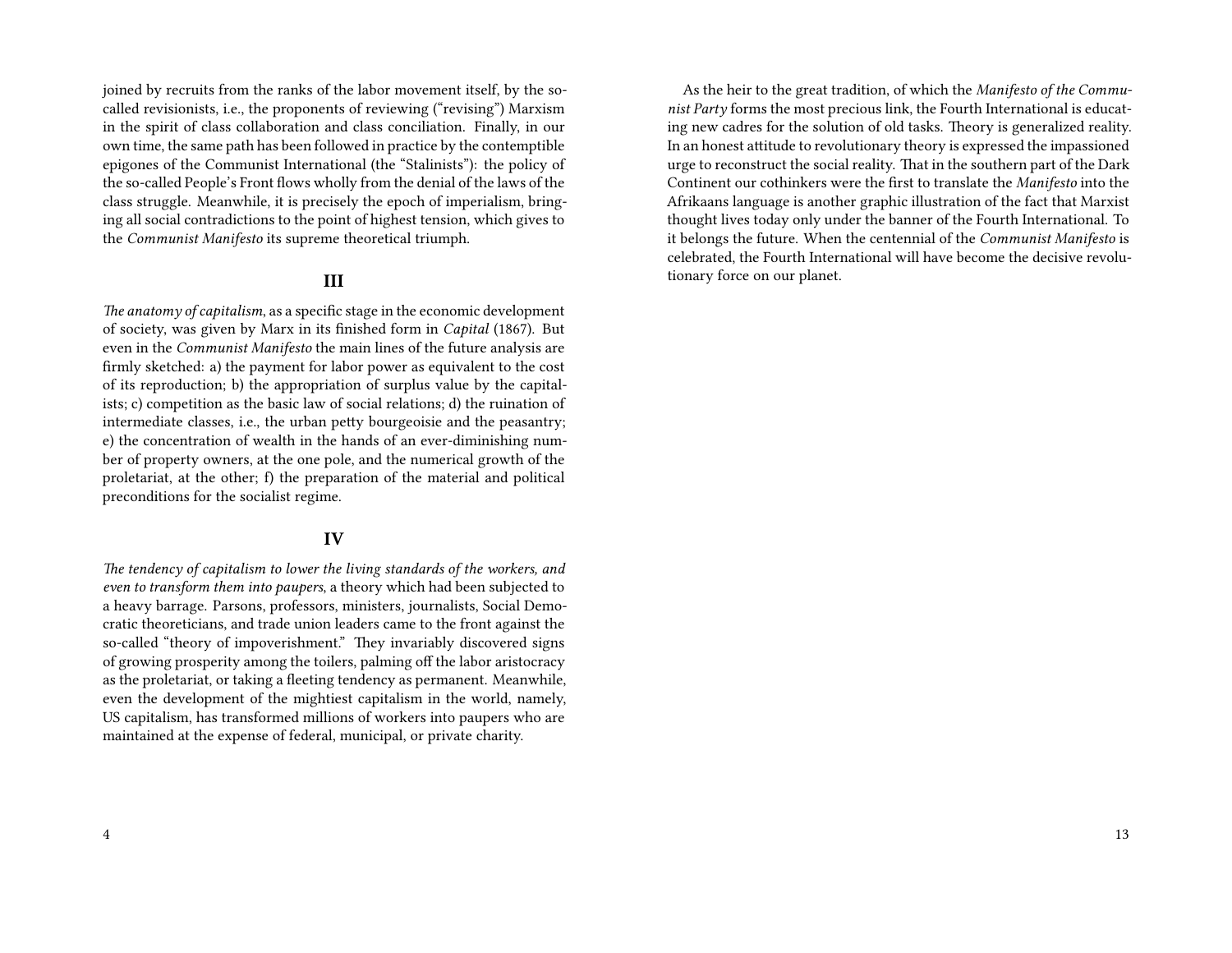that one must look up even their names in a historical dictionary. However, in this section, too, the *Manifesto* is perhaps closer to us now than it was to the previous generation. In the epoch of the flowering of the Second International, when Marxism seemed to exert an undivided sway, the ideas of pre-Marxist socialism could have been considered as having receded decisively into the past. Things are otherwise today. The decomposition of the Social Democracy and the Communist International at every step engenders monstrous ideological relapses. Senile thought seems to have become infantile. In search of all-saving formulas the prophets in the epoch of decline discover anew doctrines long since buried by scientific socialism.

As touches the question of opposition parties, it is in this domain that the elapsed decades have introduced the most deepgoing changes, not only in the sense that the old parties have long been brushed aside by new ones, but also in the sense that the very character of parties and their mutual relations have radically changed in the conditions of the imperialist epoch. The *Manifesto* must therefore be amplified with the most important documents of the first four congresses of the Communist International, the essential literature of Bolshevism, and the decisions of the conferences of the Fourth International.

We have already remarked above that according to Marx no social order departs from the scene without first exhausting the potentialities latent in it. However, even an antiquated social order does not cede its place to a new order without resistance. A change in social regimes presupposes the harshest form of the class struggle, i.e., revolution. If the proletariat, for one reason or another, proves incapable of overthrowing with an audacious blow the outlived bourgeois order, then finance capital in the struggle to maintain its unstable rule can do nothing but turn the petty bourgeoisie ruined and demoralized by it into the pogrom army of fascism. The bourgeois degeneration of the Social Democracy and the fascist degeneration of the petty bourgeoisie are interlinked as cause and effect.

At the present time, the Third International far more wantonly than the Second performs in all countries the work of deceiving and demoralizing the toilers. By massacring the vanguard of the Spanish proletariat, the unbridled hirelings of Moscow not only pave the way for fascism but execute a goodly share of its labors. The protracted crisis of the international revolution, which is turning more and more into a crisis of human culture, is reducible in its essentials to the crisis of revolutionary leadership.

As against the *Manifesto*, which depicted *commercial and industrial crises as a series of ever more extensive catastrophes*, the revisionists vowed that the national and international development of trusts would assure control over the market, and lead gradually to the abolition of crises. The close of the last century and the beginning of the present one were in reality marked by a development of capitalism so tempestuous as to make crises seem only "accidental" stoppages. But this epoch has gone beyond return. In the last analysis, truth proved to be on Marx's side in this question as well.

#### **VI**

*"The executive of the modern state is but a committee for managing the common affairs of the whole bourgeoisie."* This succinct formula, which the leaders of the Social Democracy looked upon as a journalistic paradox, contains in fact the only scientific theory of the state. The democracy fashioned by the bourgeoisie is not, as both Bernstein and Kautsky thought, an empty sack which one can undisturbedly fill with any kind of class content. Bourgeois democracy can serve only the bourgeoisie. A government of the "People's Front," whether headed by Blum or Chautemps, Caballero or Negrin, is only "a committee for managing the common affairs of the whole bourgeoisie." Whenever this "committee" manages affairs poorly, the bourgeoisie dismisses it with a boot.

#### **VII**

*"Every class struggle is a political struggle." "The organization of the proletariat as a class [is] consequently its organization into a political party."* Trade unionists, on the one hand, and anarchosyndicalists, on the other, have long shied away – and even now try to shy away – from the understanding of these historical laws. "Pure" trade unionism has now been dealt a crushing blow in its chief refuge: the United States. Anarchosyndicalism has suffered an irreparable defeat in its last stronghold – Spain. Here too the *Manifesto* proved correct.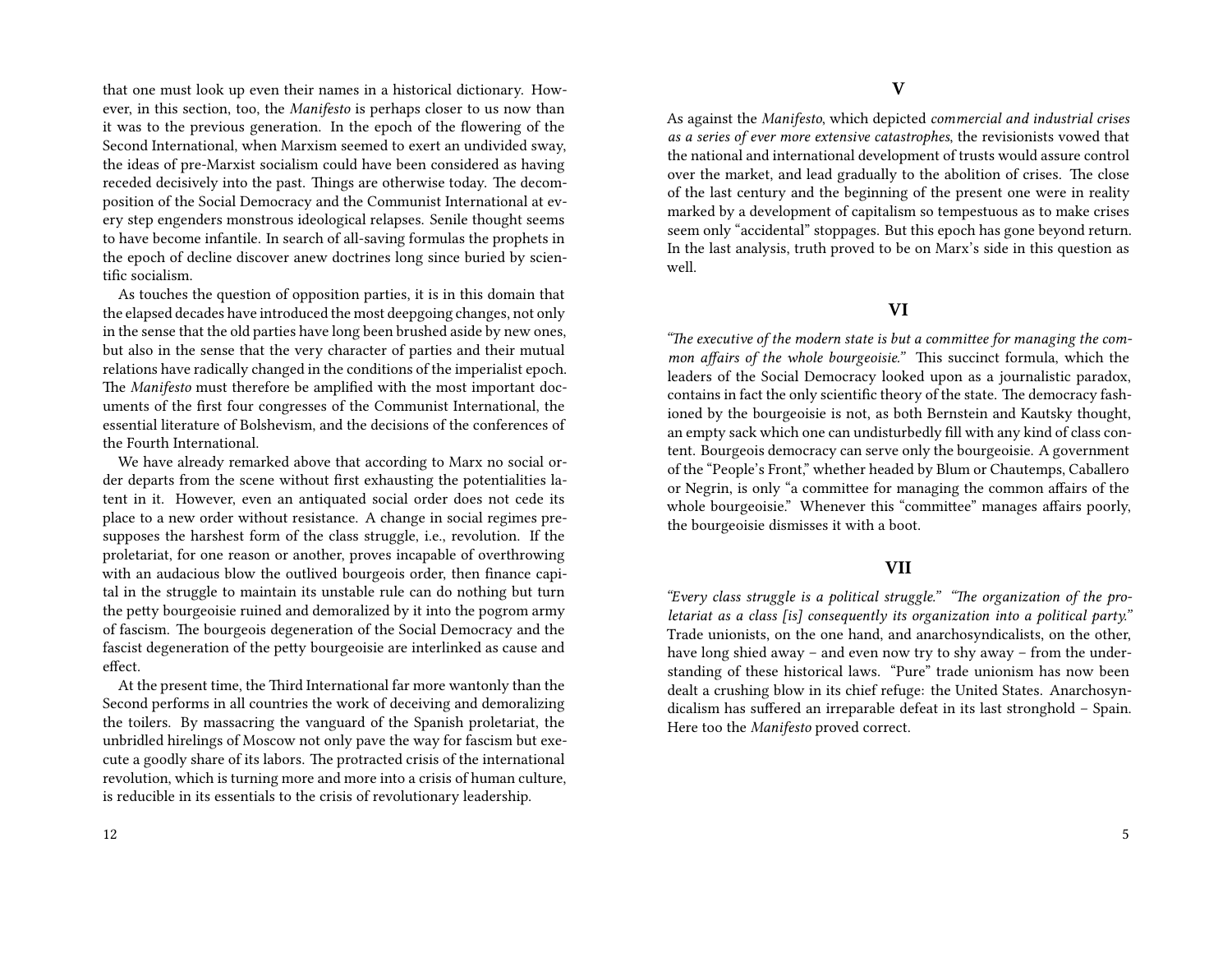*The proletariat cannot conquer power within the legal framework established by the bourgeoisie.* "Communists openly declare that their ends can be attained only by the forcible overthrow of all existing social conditions." Reformism sought to explain this postulate of the *Manifesto* on the grounds of the immaturity of the movement at that time, and the inadequate development of democracy. The fate of Italian, German, and a great number of other "democracies" proves that "immaturity" is the distinguishing trait of the ideas of the reformists themselves.

## **IX**

*For the socialist transformation of society, the working class must concentrate in its hands such power as can smash each and every political obstacle barring the road to the new system.* "The proletariat organized as the ruling class" – this is the dictatorship. At the same time it is the only true proletarian democracy. Its scope and depth depend upon concrete historical conditions. The greater the number of states that take the path of the socialist revolution, the freer and more flexible forms will the dictatorship assume, the broader and more deepgoing will be workers' democracy.

# **X**

*The international development of capitalism has predetermined the international character of the proletarian revolution.* "United action, of the leading civilized countries at least, is one of the first conditions for the emancipation of the proletariat." The subsequent development of capitalism has so closely knit all sections of our planet, both "civilized" and "uncivilized," that the problem of the socialist revolution has completely and decisively assumed a world character. The Soviet bureaucracy attempted to liquidate the *Manifesto* with respect to this fundamental question. The Bonapartist degeneration of the Soviet state is an overwhelming illustration of the falseness of the theory of socialism in one country.

## **XI**

*"When, in the course of development, class distinctions have disappeared, and all production has been concentrated in the hands of a vast association of*

For revolutionary parties in backward countries of Asia, Latin America, and Africa, a clear understanding of the organic connection between the democratic revolution and the dictatorship of the proletariat – and thereby, the international socialist revolution – is a life-and-death question.

# **VII**

While depicting how capitalism draws into its vortex backward and barbarous countries, the *Manifesto* contains no reference to the struggle of colonial and semicolonial countries for independence. To the extent that Marx and Engels considered the social revolution "in the leading civilized countries at least," to be a matter of the next few years, the colonial question was resolved automatically for them, not in consequence of an independent movement of oppressed nationalities but in consequence of the victory of the proletariat in the metropolitan centers of capitalism. The questions of revolutionary strategy in colonial and semicolonial countries are therefore not touched upon at all by the *Manifesto*. Yet these questions demand an independent solution. For example, it is quite self-evident that while the "national fatherland" has become the most baneful historical brake in advanced capitalist countries, it still remains a relatively progressive factor in backward countries compelled to struggle for an independent existence.

"The Communists," declares the *Manifesto*, "everywhere support every revolutionary movement against the existing social and political order of things." The movement of the colored races against their imperialist oppressors is one of the most important and powerful movements against the existing order and therefore calls for the complete, unconditional, and unlimited support on the part of the proletariat of the white race. The credit for developing revolutionary strategy for oppressed nationalities belongs primarily to Lenin.

## **VIII**

The most antiquated section of the *Manifesto* – with respect not to method but to material – is the criticism of "socialist" literature for the first part of the nineteenth century (Chapter III) and the definition of the position of the Communists in relation to various opposition parties (Chapter IV). The movements and parties listed in the *Manifesto* were so drastically swept away either by the revolution of 1848 or by the ensuing counterrevolution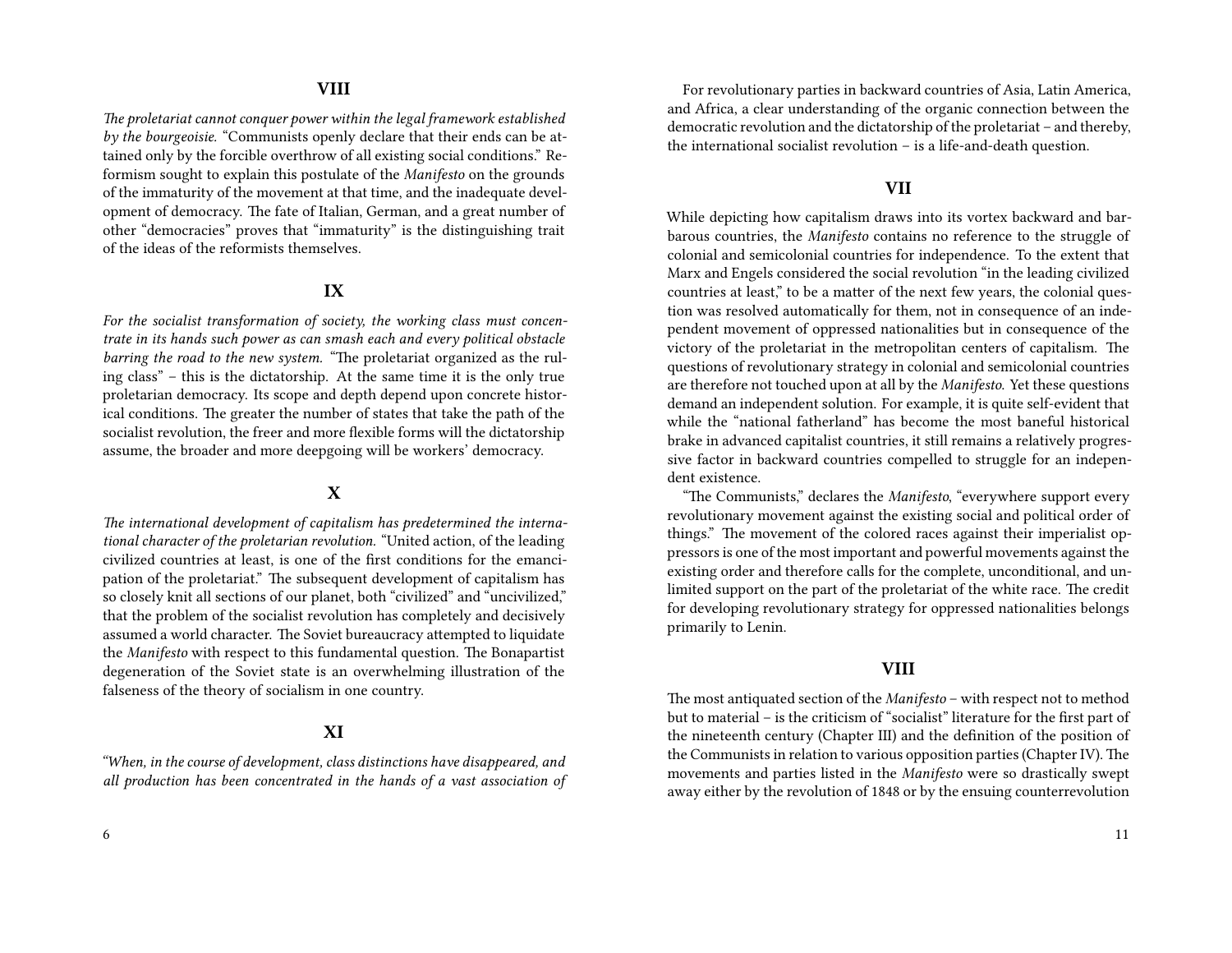is well known, does not transcend the limits of bourgeois democracy. As a matter of fact, the authors of the *Manifesto* indicated quite precisely the main correction of their transitional program, namely, "the working class cannot simply lay hold of the readymade state machinery and wield it for its own purposes." In other words, the correction was directed against the fetishism of bourgeois democracy. Marx later counterposed to the capitalist state, the state of the type of the Commune. This "type" subsequently assumed the much more graphic shape of soviets. There cannot be a revolutionary program today without soviets and without workers' control. As for the rest, the ten demands of the *Manifesto*, which appeared "archaic" in an epoch of peaceful parliamentary activity, have today regained completely their true significance. The Social Democratic "minimum program," on the other hand, has become hopelessly antiquated.

## **VI**

Basing its expectation that "the German bourgeois revolution … will be but a prelude to an immediately following proletarian revolution," the *Manifesto* cites the much more advanced conditions of European civilization as compared with what existed in England in the seventeenth century and in France in the eighteenth century, and the far greater development of the proletariat. The error in this prognosis was not only in the date. The revolution of 1848 revealed within a few months that precisely under more advanced conditions, none of the bourgeois classes is capable of bringing the revolution to its termination: the big and middle bourgeoisie is far too closely linked with the landowners, and fettered by the fear of the masses; the petty bourgeoisie is far too divided and in its top leadership far too dependent on the big bourgeoisie. As evidenced by the entire subsequent course of development in Europe and Asia, the bourgeois revolution, taken by itself, can no more in general be consummated. A complete purge of feudal rubbish from society is conceivable only on the condition that the proletariat, freed from the influence of bourgeois parties, can take its stand at the head of the peasantry and establish its revolutionary dictatorship. By this token, the bourgeois revolution becomes interlaced with the first stage of the socialist revolution, subsequently to dissolve in the latter. The national revolution therewith becomes a link of the world revolution. The transformation of the economic foundation and of all social relations assumes a permanent (uninterrupted) character.

*the whole nation, the public power will lose its political character."* In other words: the state withers away. Society remains, freed from the straitjacket. This is nothing else but socialism. The converse theorem: the monstrous growth of state coercion in the USSR is eloquent testimony that society is moving away from socialism.

## **XII**

*"The workingmen have no fatherland."* These words of the *Manifesto* have more than once been evaluated by philistines as an agitational quip. As a matter of fact they provided the proletariat with the sole conceivable directive in the question of the capitalist "fatherland." The violation of this directive by the Second International brought about not only four years of devastation in Europe, but the present stagnation of world culture. In view of the impending new war, for which the betrayal of the Third International has paved the way, the *Manifesto* remains even now the most reliable counselor on the question of the capitalist "fatherland."

Thus, we see that the joint and rather brief production of two Young authors continues to give irreplaceable directives upon the most important and burning questions of the struggle for emancipation. What other book could even distantly be compared with the *Communist Manifesto*? But this does not imply that after ninety years of unprecedented development of productive forces and vast social struggles, the Manifesto needs neither corrections nor additions. Revolutionary thought has nothing in common with idol-worship. Programs and prognoses are tested and corrected in the light of experience, which is the supreme criterion of human reason. The *Manifesto*, too, requires corrections and additions. However, as is evidenced by historical experience itself, these corrections and additions can be successfully made only by proceeding in accord with the method lodged in the foundation of the *Manifesto* itself. We shall try to indicate this in several most important instances.

## **I**

Marx taught that no social system departs from the arena of history before exhausting its creative potentialities. The *Manifesto* excoriates capitalism